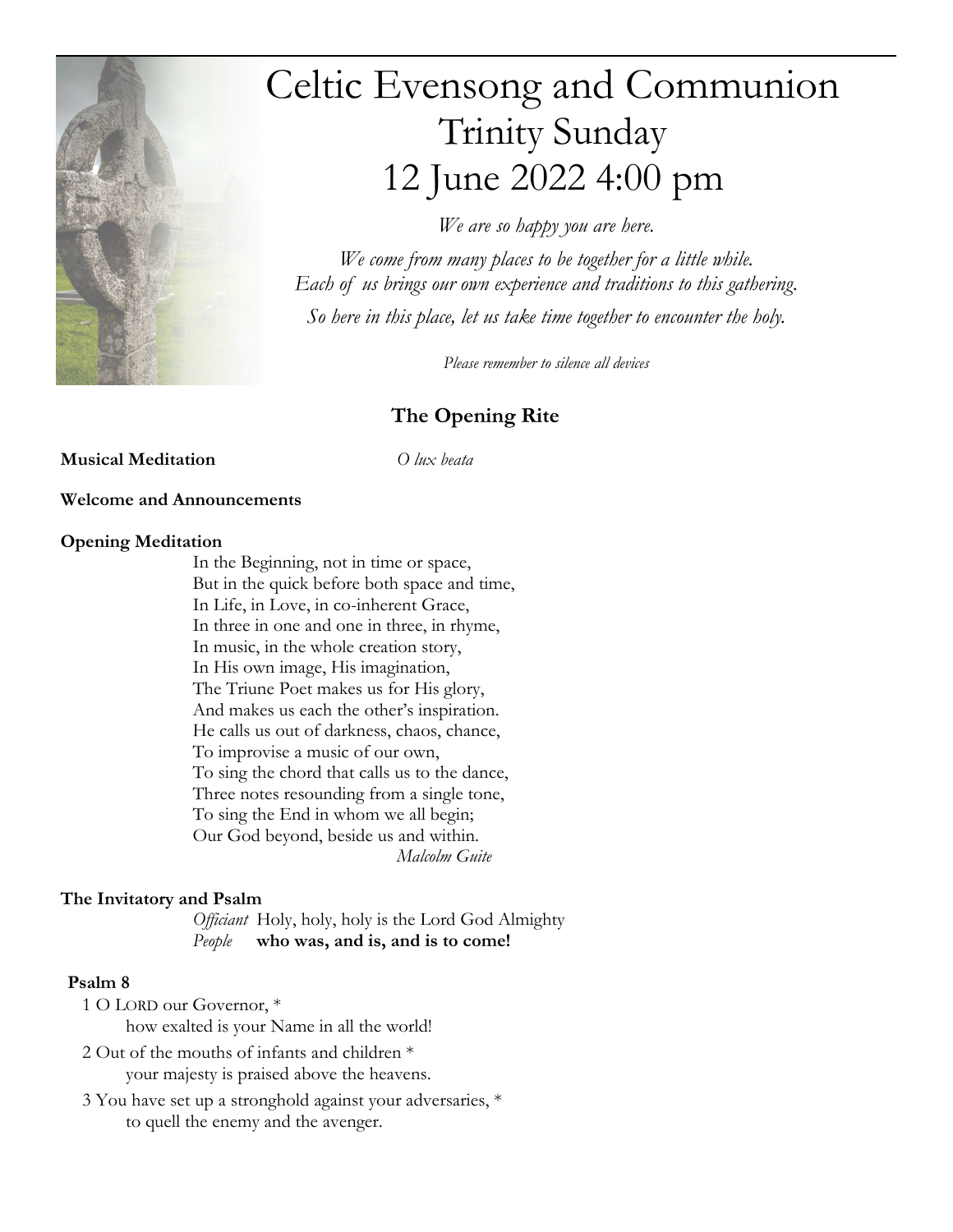- 4 When I consider your heavens, the work of your fingers, \* the moon and the stars you have set in their courses,
- 5 What is man that you should be mindful of him? \* the son of man that you should seek him out?
- 6 You have made him but little lower than the angels; \* you adorn him with glory and honor;
- 7 You give him mastery over the works of your hands; \* you put all things under his feet:
- 8 All sheep and oxen, \* even the wild beasts of the field,
- 9 The birds of the air, the fish of the sea, \* and whatsoever walks in the paths of the sea.
- 10 O LORD our Governor, \* how exalted is your Name in all the world! Officiant and People

Glory to the Father, and to the Son, and to the Holy Spirit: as it was in the beginning, is now, and will be for ever. Amen.

#### The Lessons

Listen now to the Word of God

Does not wisdom call, and does not understanding raise her voice? On the heights, beside the way, at the crossroads she takes her stand; beside the gates in front of the town, at the entrance of the portals she cries out: "To you, O people, I call, and my cry is to all that live. The Lord created me at the beginning of his work, the first of his acts of long ago. Ages ago I was set up, at the first, before the beginning of the earth. When there were no depths I was brought forth, when there were no springs abounding with water. Before the mountains had been shaped, before the hills, I was brought forth-- when he had not yet made earth and fields, or the world's first bits of soil. When he established the heavens, I was there, when he drew a circle on the face of the deep, when he made firm the skies above, when he established the fountains of the deep, when he assigned to the sea its limit, so that the waters might not transgress his command, when he marked out the foundations of the earth, then I was beside him, like a master worker; and I was daily his delight, rejoicing before him always, rejoicing in his inhabited world and delighting in the human race."

Lector Hear what the Spirit is saying to God's people. People Thanks be to God.

#### **Musical Response** Three Ribbons

#### The Second Reading The Second Reading The Second Reading The Second Reading The Second Reading The Second Reading The Second Reading The Second Reading The Second Reading The Second Reading The Second Reading The Second Re

Jesus said to the disciples, "I still have many things to say to you, but you cannot bear them now. When the Spirit of truth comes, he will guide you into all the truth; for he will not speak on his own, but will speak whatever he hears, and he will declare to you the things that are to come. He will glorify me, because he will take what is mine and declare it to you. All that the Father has is mine. For this reason I said that he will take what is mine and declare it to you."

Lector For the Word of God in Scripture, for the Word of God among us, and for the Word of God within us, People Thanks be to God.

#### The First Reading The First Reading 2014, 2004

 $\overline{2}$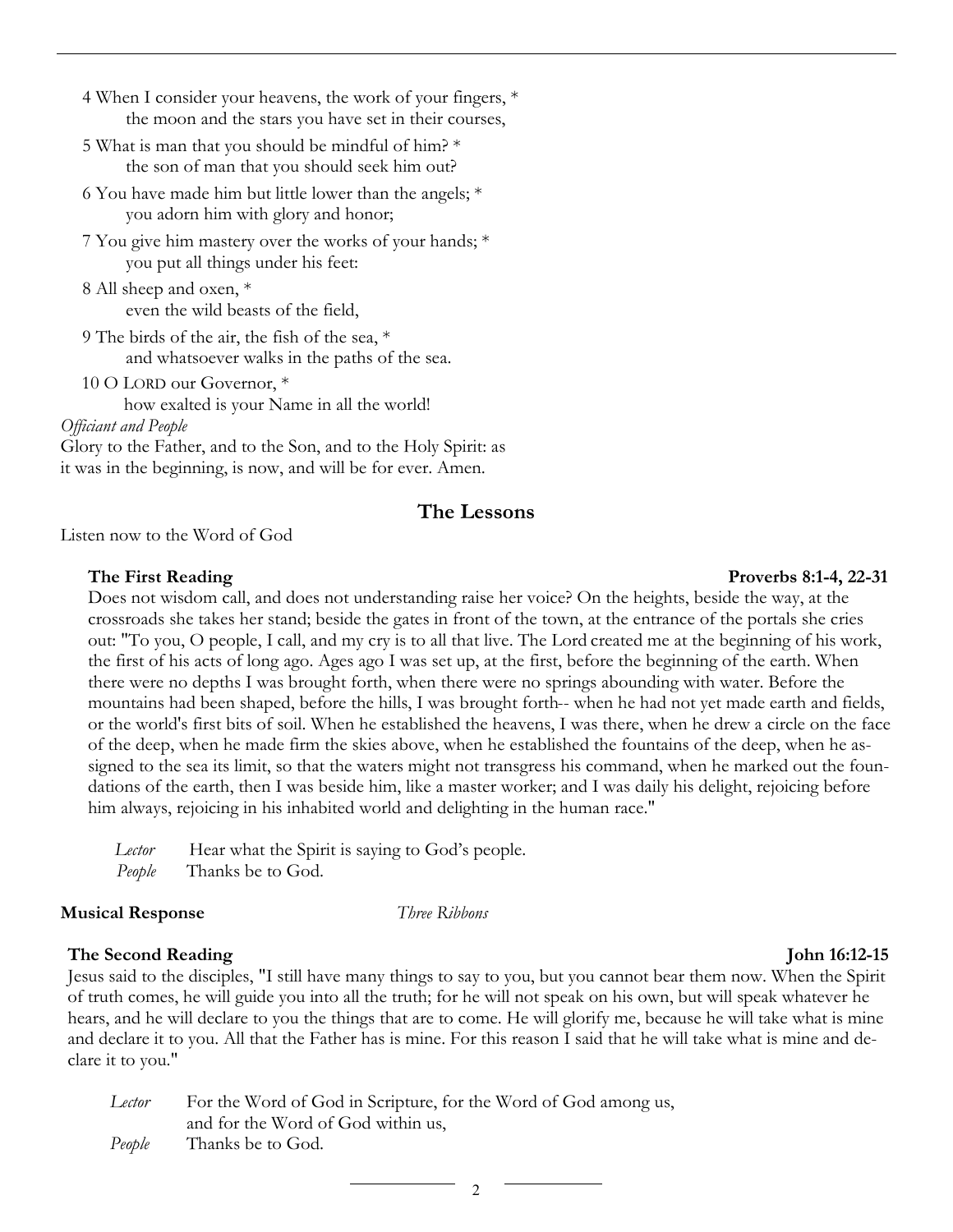#### **Music for Meditation** Peaceful River

#### Evening Prayer

Almighty and everlasting God, you have given to us your servants grace, by the confession of a true faith, to acknowledge the glory of the eternal Trinity, and in the power of your divine Majesty to worship the Unity: Keep us steadfast in this faith and worship, and bring us at last to see you in your one and eternal glory, O Father; who with the Son and the Holy Spirit live and reign, one God, for ever and ever. **Amen.** 

#### Prayers for Ourselves and Others

| Leader | Loving God, in our faith, we pray:                                  |  |
|--------|---------------------------------------------------------------------|--|
|        | For reconciliation between the violated and the violent,            |  |
| People | That we may rest in your peace.                                     |  |
| Leader | For generosity between rich and poor people everywhere,             |  |
| People | That we may share the abundance of your creation.                   |  |
| Leader | For the growth of love between broken peoples and nations,          |  |
| People | That we may shape our common life as your kingdom.                  |  |
| Leader | For mutual respect between immigrants and insiders,                 |  |
| People | That we may welcome your image in all who come to us.               |  |
| Leader | For protection for the weak and humility for the strong,            |  |
| People | That we may serve others as you serve us in Christ.                 |  |
|        | Here, the people may add particular intercessions or thanksgivings. |  |
| Leader | For all the joys and concerns of our hearts,                        |  |
| People | That we may live with gladness and trust.                           |  |

Leader Jesus says, "Come to me you who are troubled and I will give you rest." So come, you who are broken in body or in spirit, you who are torn by relationships and doubt, you who feel deeply within yourselves the divisions of the world. Come, for Jesus invites us to bring our brokenness. From now until the end of the service, you are invited to come to the Lady Altar and light a candle and kneel at the rail for prayers. The laying on of hands is also offered at the healing station near the door at the back of the Chapel. Please move about as the Spirit leads you.

#### **Music during Prayers**  $S$ *unday River Waltz*

#### **Hymn during the Prayers** *I believe in God almighty*

I believe in God almighty, author of all things that be, Maker of the earth and heavens, Keeper of the sky and sea. I believe in God's son, Jesus, now for us both Lord and Christ, of the Spirit and of Mary born to bring abundant life.

I believe that Jesus suffered, scourged and scorned and crucified; taken from the cross, was buried—True Life there had truly died. I believe that on the third day Christ was raised up from the grave, then ascended to God right hand. He will come to judge and save.

I believe in God's own Spirit, bonding all the saints within One church, catholic and holy, where forgiveness frees from sin; in the body's resurrection, for the breaking of death's chain gives the life that's everlasting. This the faith that I have claimed. Used with permission RiteSong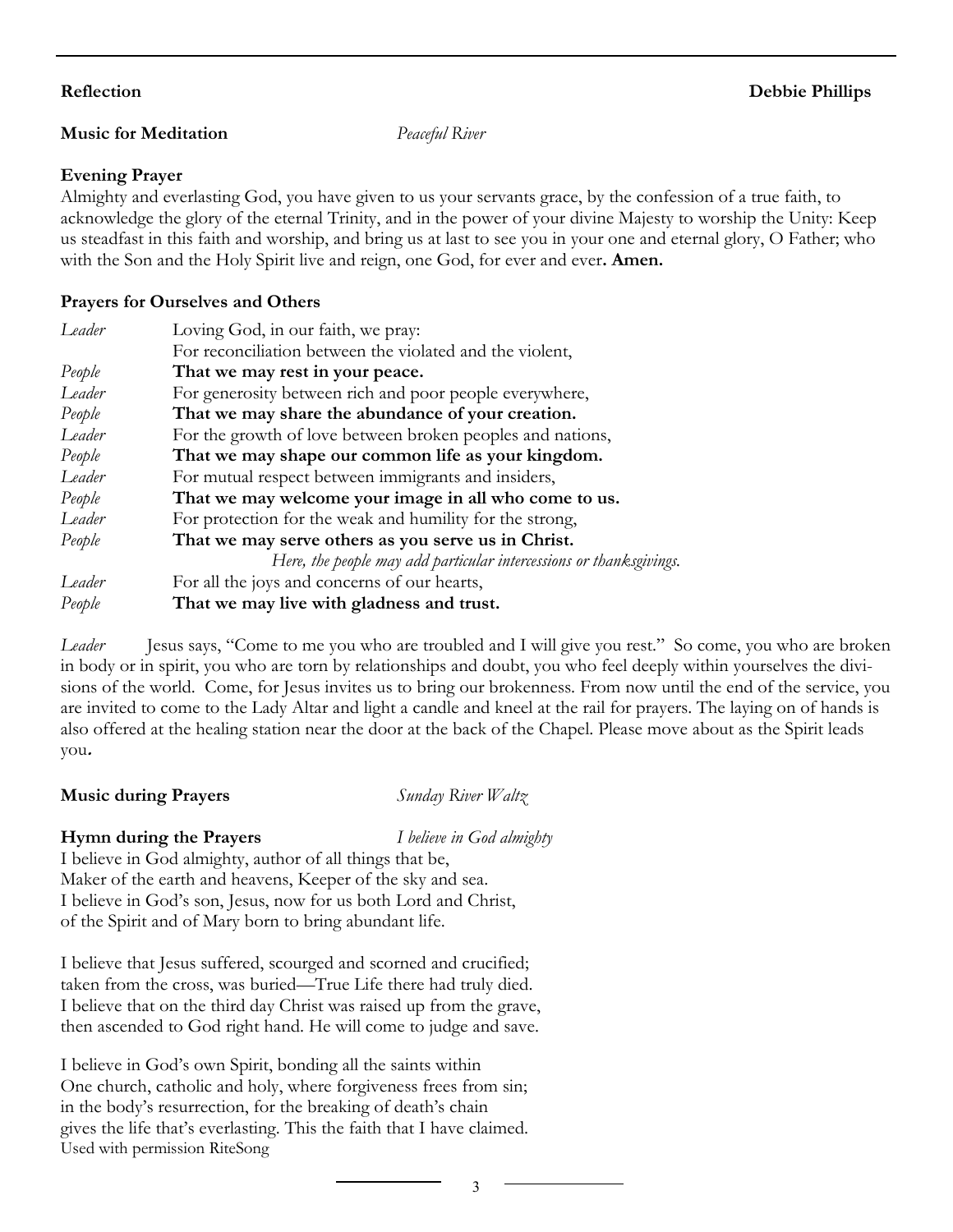**The Grace** See that ye be at peace among yourselves, and love one another. Follow the example of good people of old and God will comfort you and help you, both in this world and in the world which is to come. In the name of the Father, and of the Son, and of the Holy Spirit. Amen.

#### The Peace

## The Holy Communion

| Celebrant | The Lord be with you.                      |
|-----------|--------------------------------------------|
| People    | And also with you                          |
| Celebrant | Lift up your hearts                        |
| People    | We lift them to the Lord                   |
| Celebrant | Let us give thanks to the Lord our God     |
| People    | It is right to give God thanks and praise. |

It is right to thank you and praise you giver of life, beloved of the poor and forgotten. We praise you for the prophets who in spite of persecution spoke your challenging word. We praise you that in Christ you chose to be born in a stable and revealed to poor shepherds. We praise you for Mary, first witness of the resurrection; and for all the women and men who have been trusted and empowered by you. With all the unremembered, outcast, with the poor and needy, with the trusting and hopeful in all the ages we praise you saying:

#### People Holy, holy, holy Lord. God of power and might. Heaven and earth are full of your glory. Hosanna in the highest. Blessed is the one who comes in the Name of the Lord. Hosanna in the highest.

#### Celebrant

We praise you for Jesus Christ, friend of lepers and tax collectors, who chose a life given up for others.

On the night before he died he shared a meal with his friends. He took bread, gave thanks and broke it and gave it to them saying: "This is my own body given for you. Do this to remember me."

After supper he took a cup of wine, blessed it and gave it to them saying: "This is my life-blood poured out for you. Do this to remember me."

So we proclaim the mystery of faith:

#### All Christ has died; Christ is risen; Christ will come again.

#### Celebrant

Come now Holy Spirit of God. Come upon us and upon these gifts of bread and wine, that in sharing this feast we may become the body of Christ. Break down walls of selfishness and fear and bring us all to the new age in which none go hungry and all are fed. Through Christ, with Christ and in Christ in the unity of the Holy Spirit be all honor and glory now and forever.

#### Amen.

#### The Lord's Prayer

#### The Breaking of the Bread

 $\overline{4}$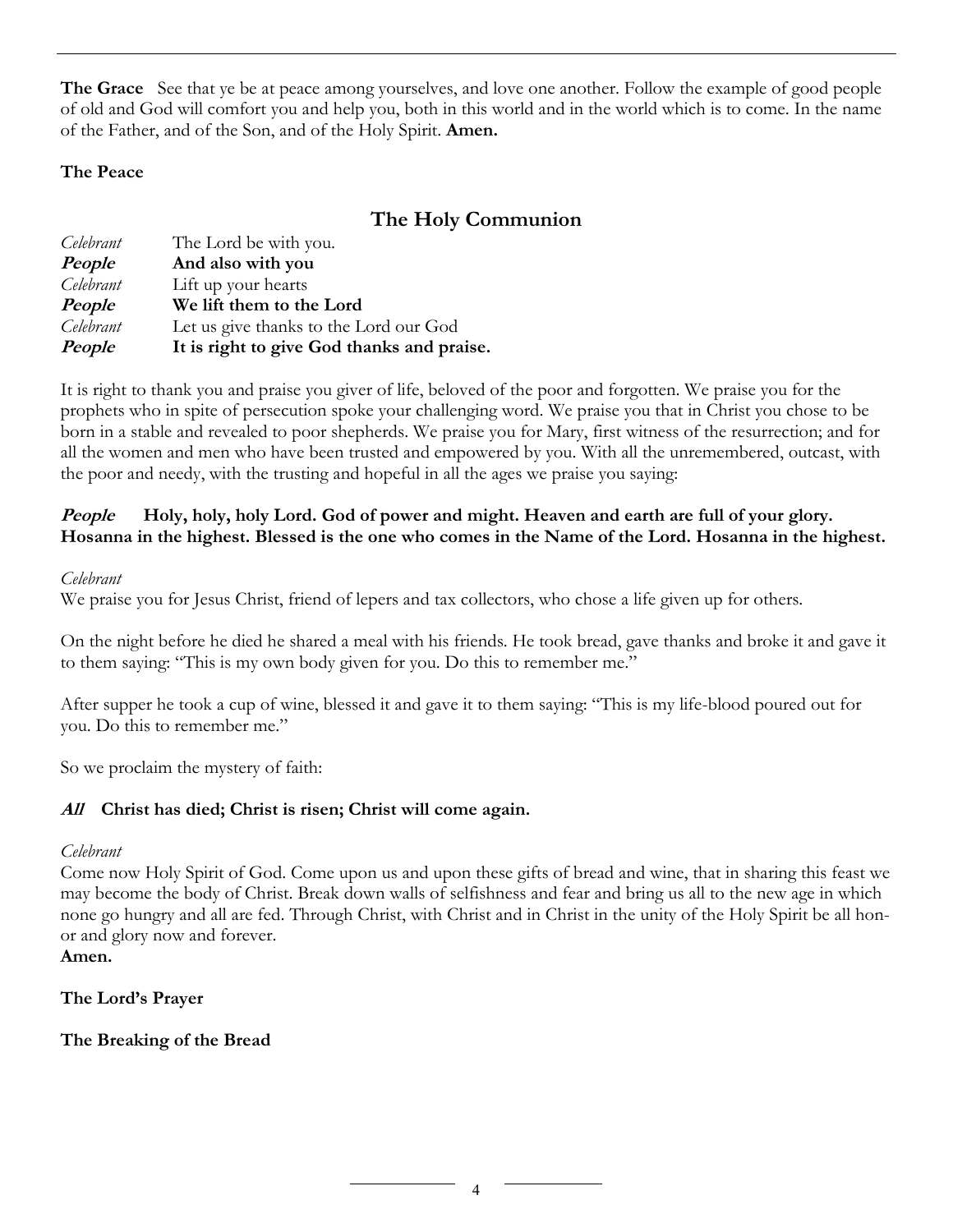#### The Invitation

Celebrant This is the table, not of the Church, but of the Lord.

It is made ready for those who love him and for those who want to love him more. So come, you who have much faith and you who have little, You who have been here often, and you who have not been here long, you who have tried to follow and you who have failed. Come, because it is the Lord who invites you. It is his will that those who want him should meet him here.

#### The Prayer for Spiritual Communion

Beloved Jesus, I believe that you are present in the Blessed Sacrament of the Altar. I love you above all things, and I desire to receive you into my soul. Since I cannot at this moment receive you in the Sacrament of your Body and Blood, come spiritually into my heart. I embrace you and unite myself entirely to you. Let me never be separated from you in this life or in the life to come. Amen.

**Communion** The Priest will come and give you communion in your pew.

#### Concluding Prayer

God our Deliverer, by water and the Holy Spirit we have been buried with Christ and raised to the new life of grace: Give us inquiring and discerning hearts, the courage to will and to persevere, a spirit to know and to love you, and the gift of joy and wonder in all your works. Amen.

#### Blessing

May the Sun of Righteousness shine upon you and scatter the darkness from before your path; and the blessing of God Almighty, Father, Son and Holy Spirit, be among you and remain with you always. Amen.

#### Dismissal

Officiant The Lord almighty grant us a peaceful night and a perfect end. All Thanks be to God.

**Concluding Musical Meditation** *Banks of Ilen* 

#### Please leave immediately and quietly at the end of the service as we wish to continue to contemplate the sacred mysteries we have received. We continue to practice social distancing while entering and leaving the space.

#### Worship Leaders

| The Reverend Debbie Phillips              | <i>Officiant</i> |
|-------------------------------------------|------------------|
| Ryan Patten, Debbie Phillips, Eric Wagner | Musicians        |
| Paul Massari                              | Assisting        |
| Debbie Phillips                           | Reflection       |
| Eric Wagner                               | Intercessor      |
| <b>Christine Reichert</b>                 | Usher            |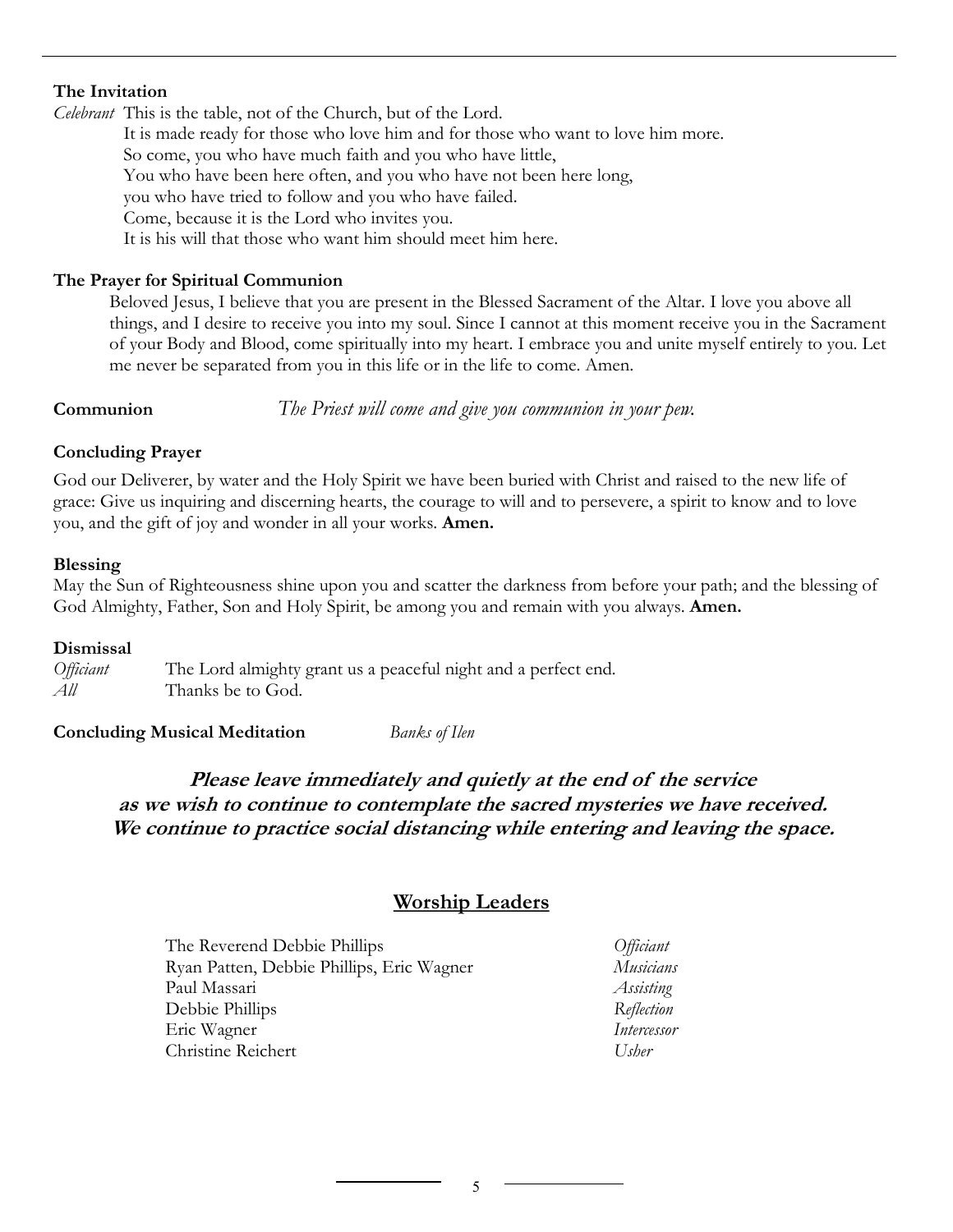#### Permissions for livestreaming

Permission to podcast / stream the music in this service obtained from ONE LICENSE with license A-401113, from St James Music Press with license number 7273, and from RiteSong. All other music used in this service is in the Public Domain.

#### Parish Prayer List

Evan Wagner, Garrett Graves, Nancy and her granddaughter, Sherri and Jerry Rhoads, Karen Kelly, Allison Mascolo, The Bishop-Tanquay Family, Marion McIntosh Gates, Max Joyce, Inga and Todd and Family, Linnae Peterson, Mel, Melissa Glassman, Corey MacNeil, Cliff Cutler, Helen Phillips, Kristin Gourley, Scott Tucker, Zan Duffy, Dianne, Sarah Colvin Duffy, Michael Towey, Stacia, Brian Peterson, Jenny, Loretta and Kris, Deb Papps, Derek Fuller and Family, the people of Palestine, Afghanistan, and Ukraine; the Salem Public Schools and for an end to racism, war, anti-Semitism, gun violence and oppression.

If you have prayer requests, please email regathering@gracechurchsalem.org by Tuesday at noon for publication in that week's e-news.

#### Sabbatical Dates

Jesus took himself apart often in his ministry, to pray, to be with God, to be renewed. The Clergy Sabbatical Program sponsored by the bishops seeks to ensure that clergy in the Diocese of Massachusetts have an opportunity for a time of sabbath, for a renewal of spirit and a reaffirmation of life with God. A sabbatical can offer opportunities for creativity and discovery for both the clergyperson and the congregation. It is recommended that clergy take a sabbatical every five years.

Debbie will be on sabbatical from June 13 through September 7. During this time, you will have a chance to consider what Grace Church is calling you all to be in the future. The Revs. Cliff Cutler and Manny Faria will be taking many of the services. We will also have members leading us in Morning and Evening Prayer. We pray that all will return refreshed and renewed as we begin our 26th year together with her.

## Juneteenth Service

Join us next Sunday at 10:00 am for our observance of Juneteenth.

Juneteenth marks a time in history that has remained largely unknown within the white community, yet it has long been celebrated among the African American community. The brutal history of slavery and segregation continues to inflict pain on our society, and Juneteenth offers a light of hope on the fight for freedom and justice.

We mark this moment as a Church not only to celebrate the end of the institution of American slavery, but also as a reminder of the continued work to dismantle the sin of racism which permeates every aspect of our lives.

During this time of worship, we will celebrate the gifts and beauty of the Black community, acknowledge the atrocities of our past and the present, and commit to working toward a more equitable future. We will hear the words of a mother striving to raise an antiracist child. We will listen to the words of prophets of old and those of today. We will sing hymns of praise to the One who loves us all as Beloved children. Finally, we will gather around the table of justice, the altar of communion.

So please join us as we commemorate this notable day and recommit to our work of racial reconciliation and justice.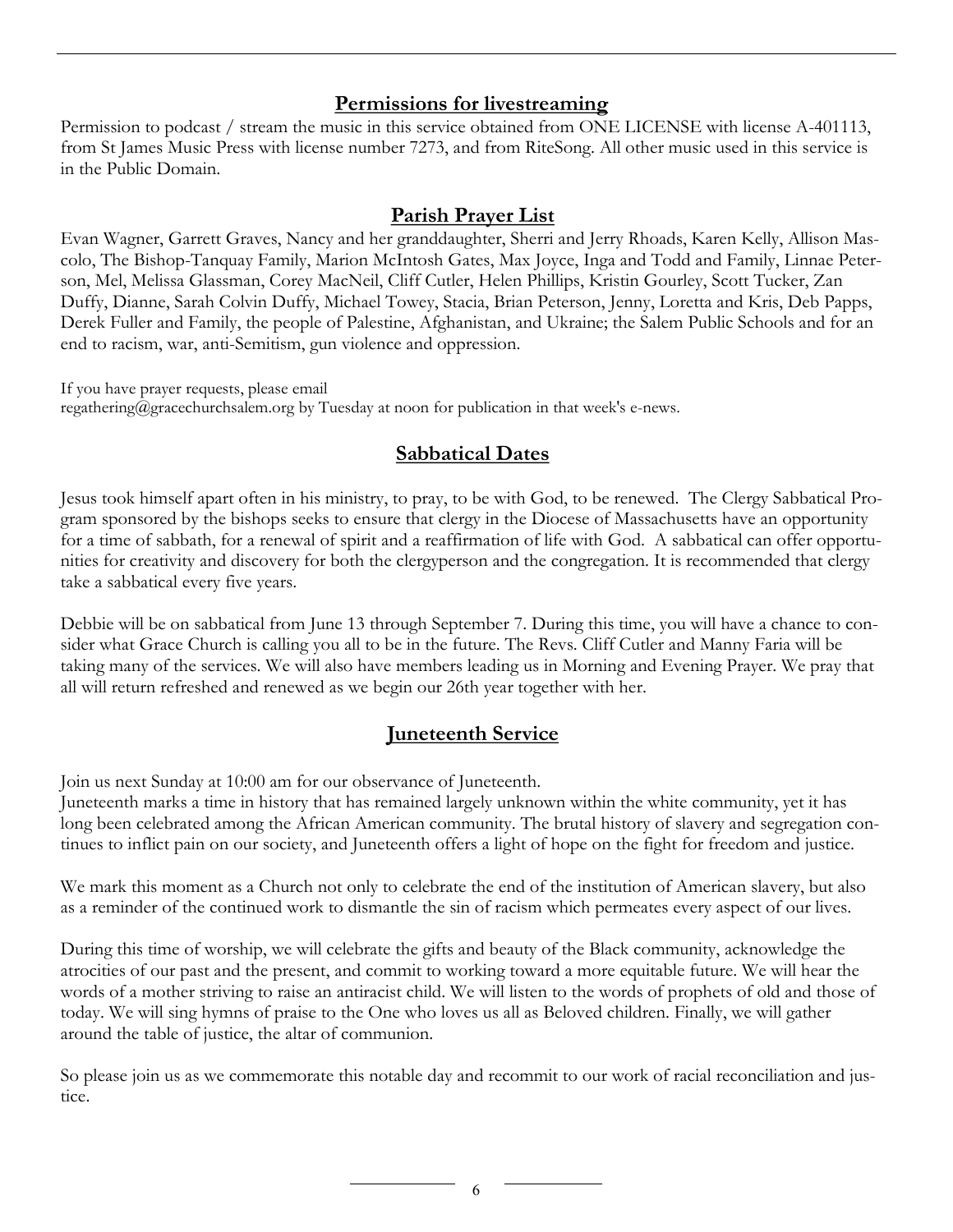#### Resolution for Pride Month in Salem

City of Salem – In City Council, May 26, 2022

#### Resolution:

WHEREAS, In the month of June, for over 50 years, Lesbian, Gay, Bisexual, Transgender, Queer, Questioning, Intersex, Asexual, A-romantic, and A-gender people across the country have commemorated and memorialized the anniversary of the "Christopher Street Uprisings" – of which the Stonewall Uprising is the most known – a pivotal moment in LGBTQIA+ history; and

WHEREAS, June was first historically and civically designated as Gay Pride Month by President Clinton in June 2000; and

WHEREAS, "Pride Month" is an opportunity to memorialize members of the LGBTQIA+ community who have been lost to us, and who are still dying every day, from the AIDS epidemic and the fallout ripple effects of those terrible days, from hate and violence, from suicide, and the perils of living on the streets when young people are neglected and excommunicated from their families and communities; and

WHEREAS, while society at large increasingly supports LGBTQIA+ equality, it is essential to acknowledge that the need for education and awareness remains vital to end discrimination and prejudice and "Pride month" is a life affirming opportunity to celebrate our diversity and bring awareness and strong ally-ship to the ongoing struggles of the LGBTQIA+ community – especially at this time of the "Don't Say Gay" bill and increasing legal and bodily threats to the dignity, humanity, and safety of transgender and non-binary people in America and;

WHEREAS, Salem has long been a community of diversity, acceptance, and inclusion and acknowledges that Salem's LGBTQIA+ residents make great contributions to all aspects of life in Salem as business owners, artists, public and private leaders, educators, doctors, lawyers, civil servants, volunteers, and more; and

WHEREAS, Salem wishes to honor the important history of the LGBTQIA+ liberation movement which includes the historic and ongoing fight for equitable treatment in healthcare, fair and equal legal rights, justice, and accurate education of the history and lives of the LGBTQIA+ community; and

WHEREAS, Salem wishes to acknowledge, support, and actively work to advance the rights of the broadly intersectional diversity of our community, here in our City of Peace, to ensure all citizens experience equality and freedom from discrimination; and

WHEREAS, the City of Salem will once again raise the Inclusivity flag on June 1<sup>st</sup> in downtown Salem, will paint designated crosswalks in Salem with the colors of the rainbow, and will act as host for the North Shore Pride Parade as means of showing support of the LGBTQIA+ community and to celebrate our diversity and shared humanity;

NOW, THEREFORE BE IT RESOLVED, by the City Council of Salem, in partnership with Her Honor Mayor Kimberley Driscoll, hereby proclaim the month of June 2022 as Pride Month in Salem, Massachusetts, and encourages all people to share in the Pride of our LGBTOIA+ neighbors.